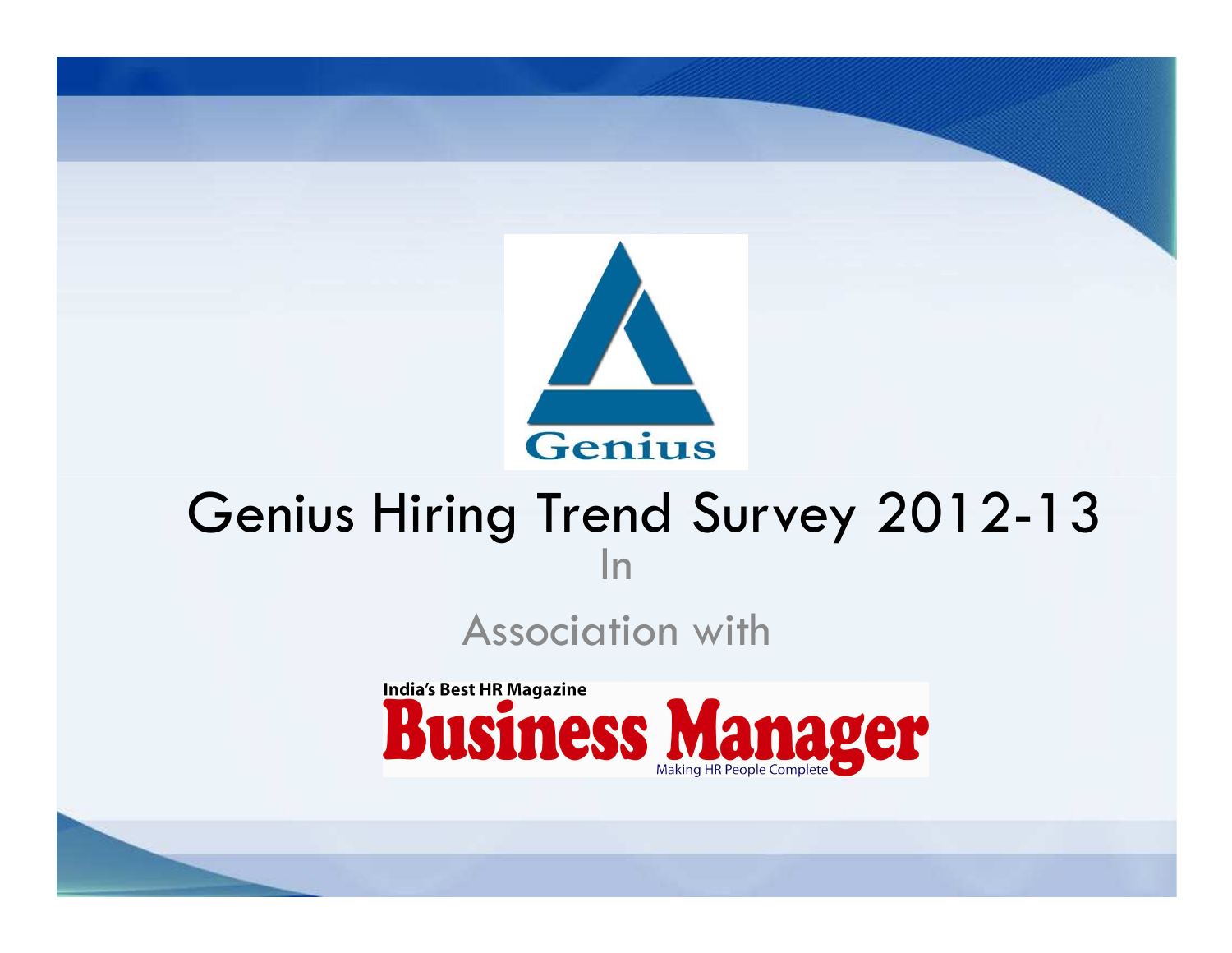# **Methodology**

#### **Survey Background**

**Online survey conducted on Pan India basis to understand the hiring scenario for the FY: 2012-13**

#### **Participation**

**Invitation Mailers Sent to companies : 917 ; Participant: 410 ; Successful Participation: 353** 

#### **Technology**

**Web based .NET technology used, Database: SQL Server 2005 ; Language: ASP.net C #**

#### **Industries**

**Auto / Auto ancillary , Banking / Finance, Construction / Engineering, IT/ITES/BPO, Oil & Gas, Pharma / Medical, Power / Energy, Logistics & Supply Chain, Telecom**

#### **Cities**

**Kolkata , Chennai , Mumbai, Bangalore , New Delhi , Hyderabad , Ahmedabad , Pune.**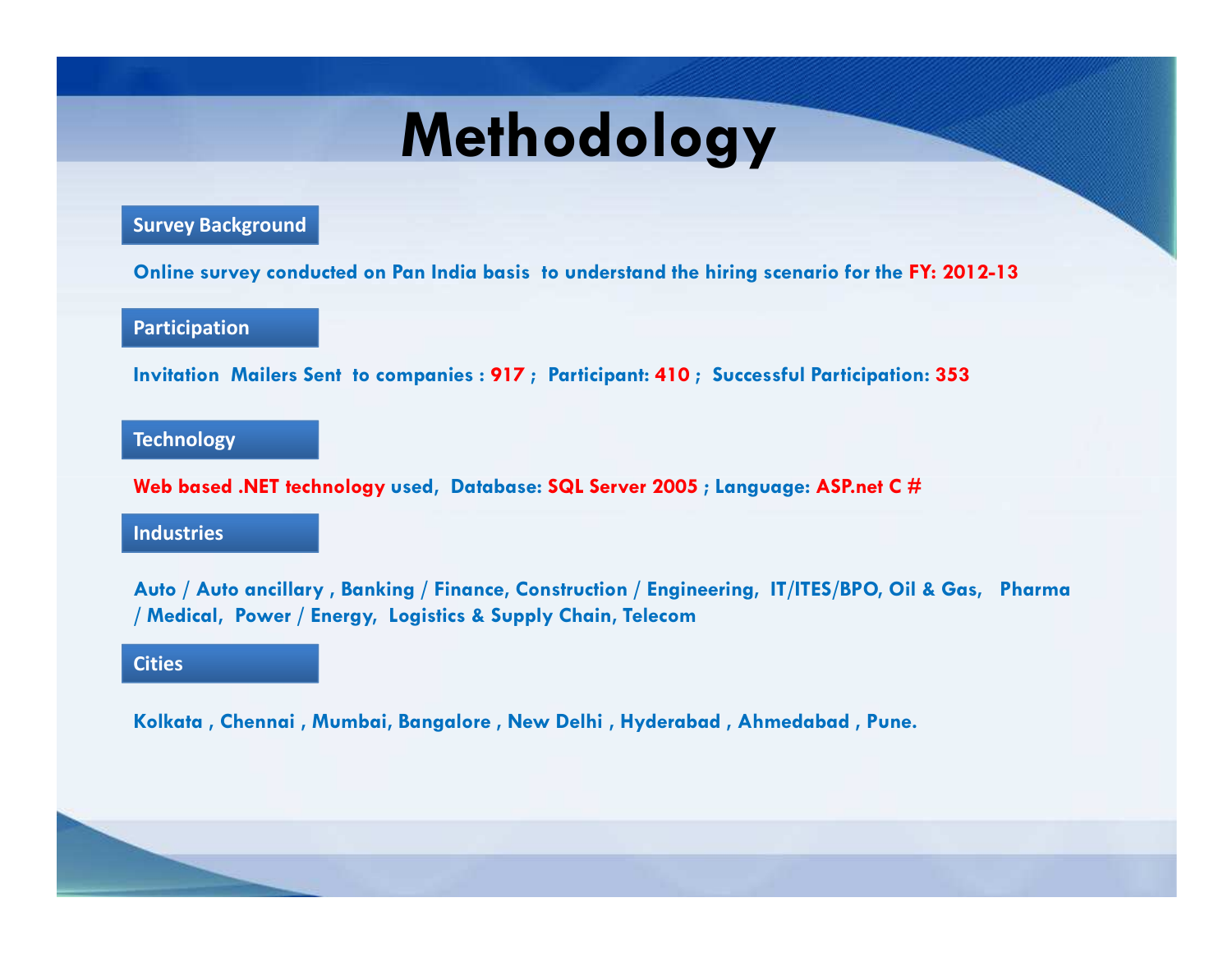# **Hiring Scenario for Companies in 2012 - 13**

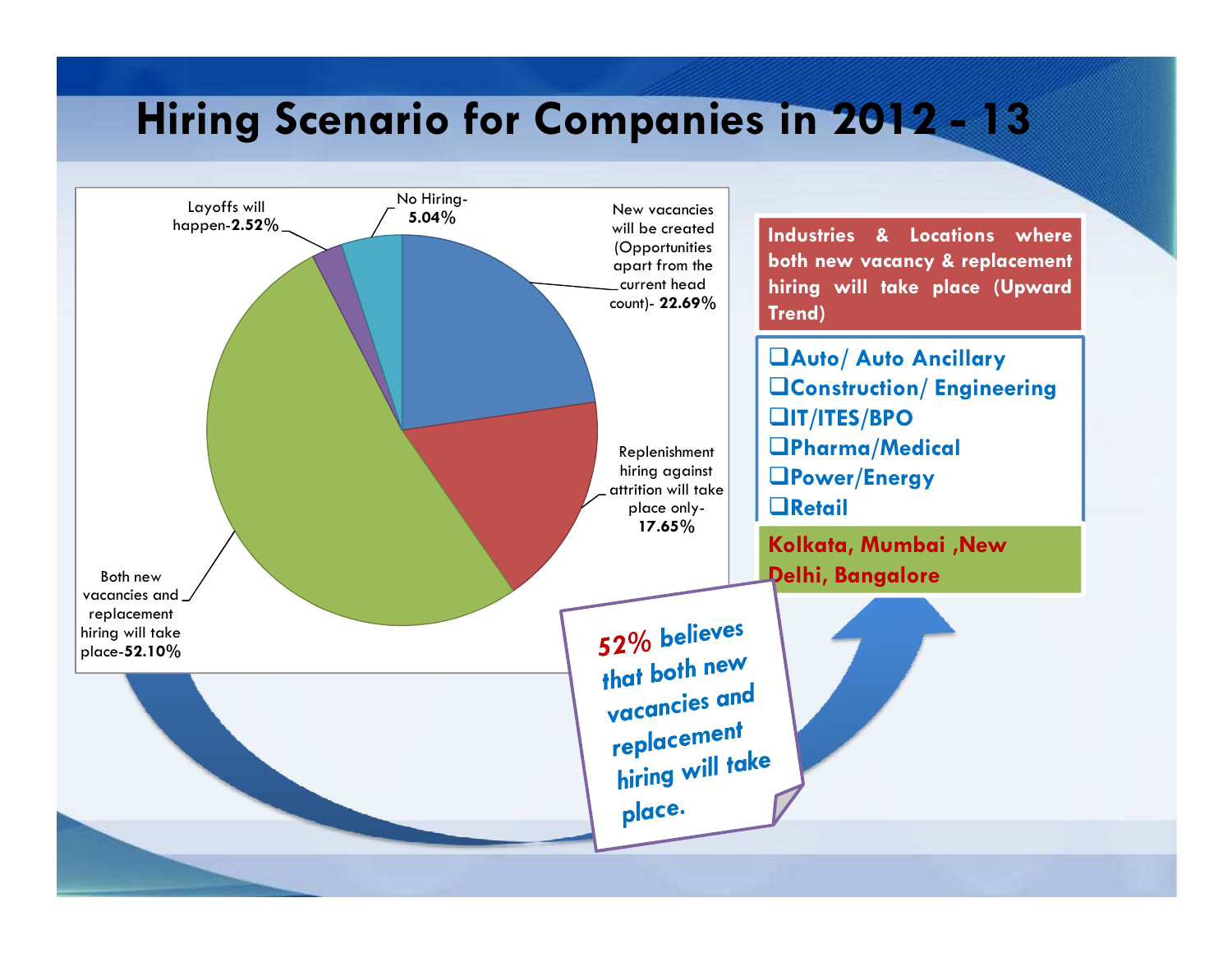# **Projected Increase in Manpower Strength: FY 2012-13?**

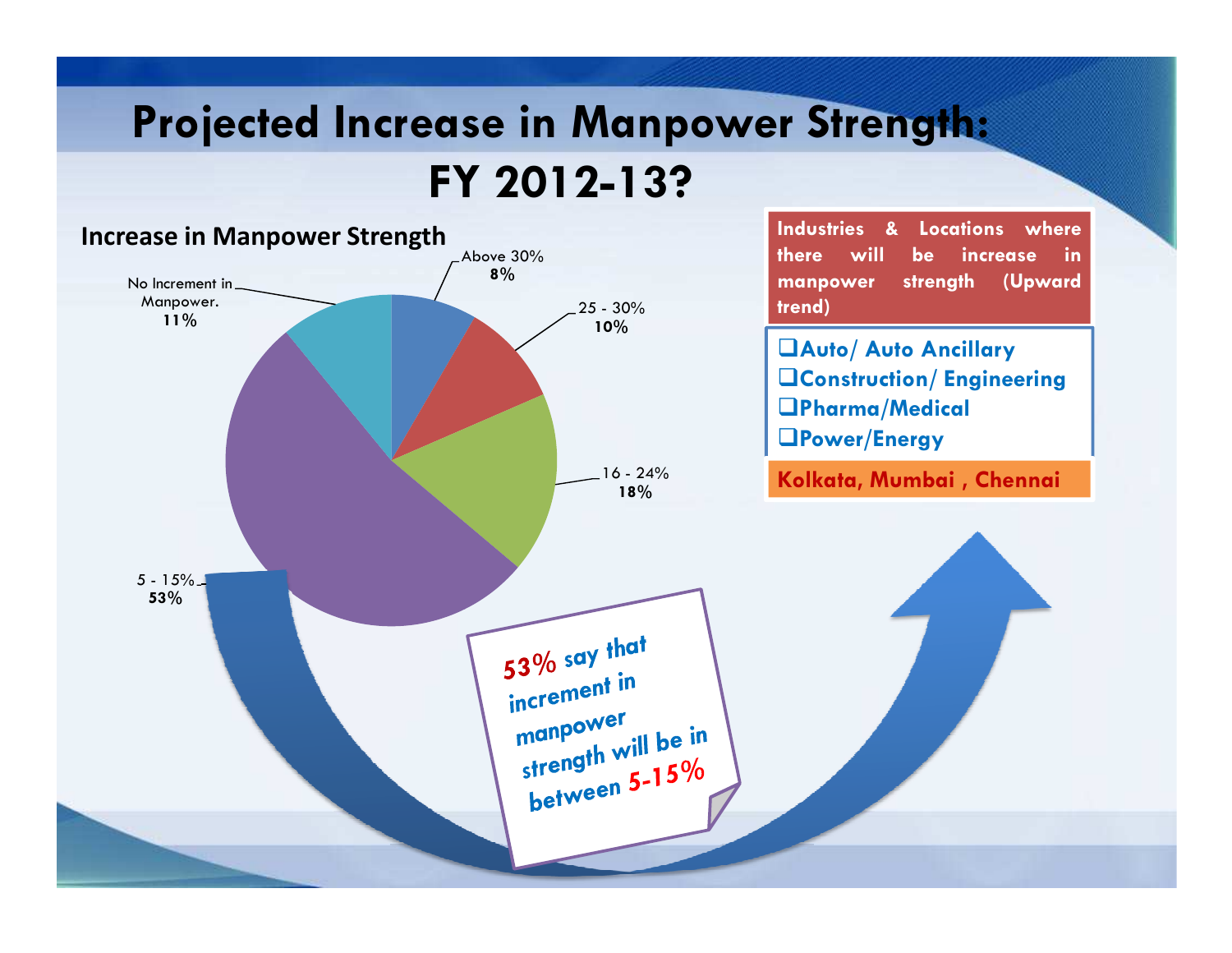## **Experience levels which will have the most opportunities: FY 2012-13**

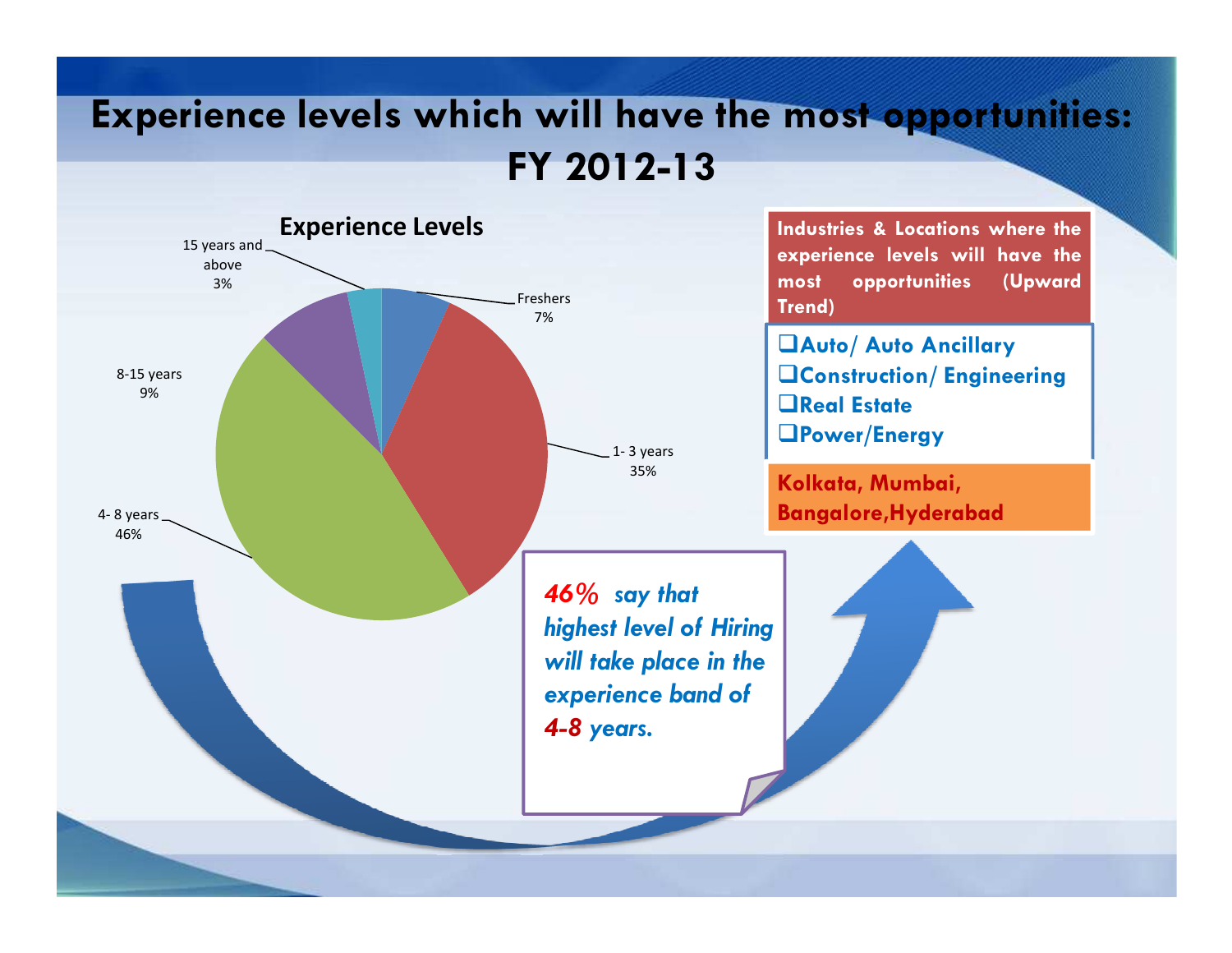## **Range of Increments in Organisation : FY 2012-13**

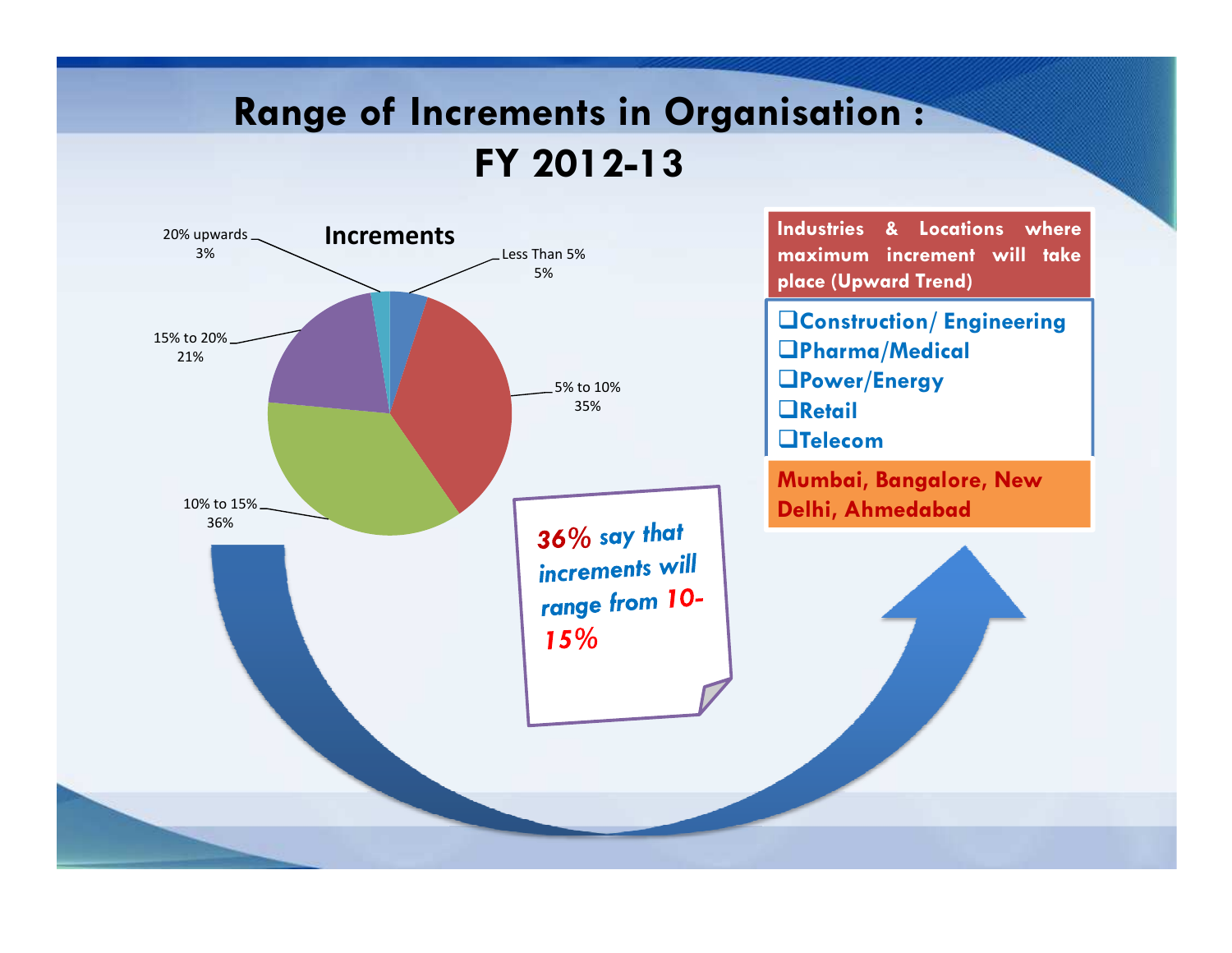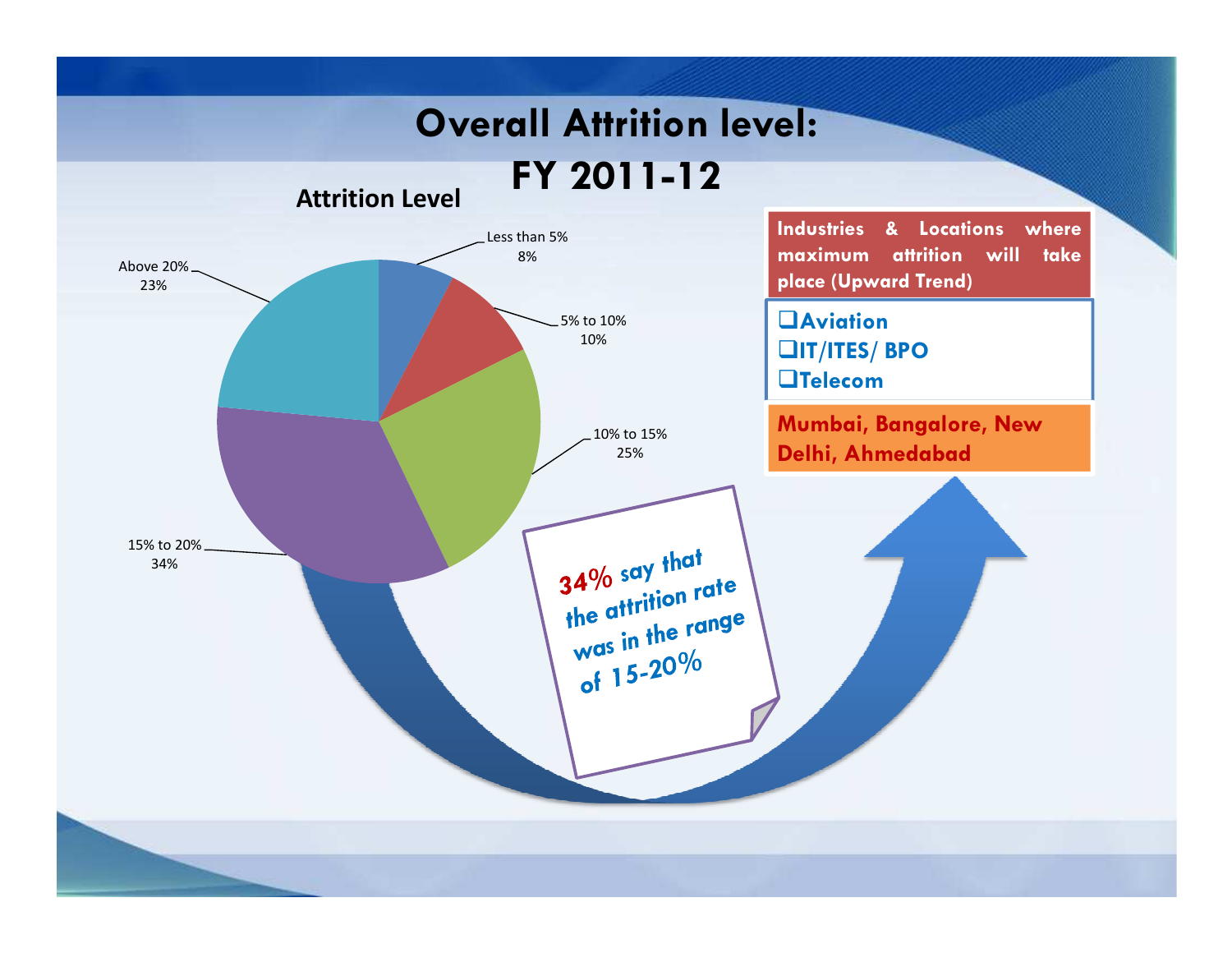### **Difficulties in Recruiting:**

**FY 2011-12**